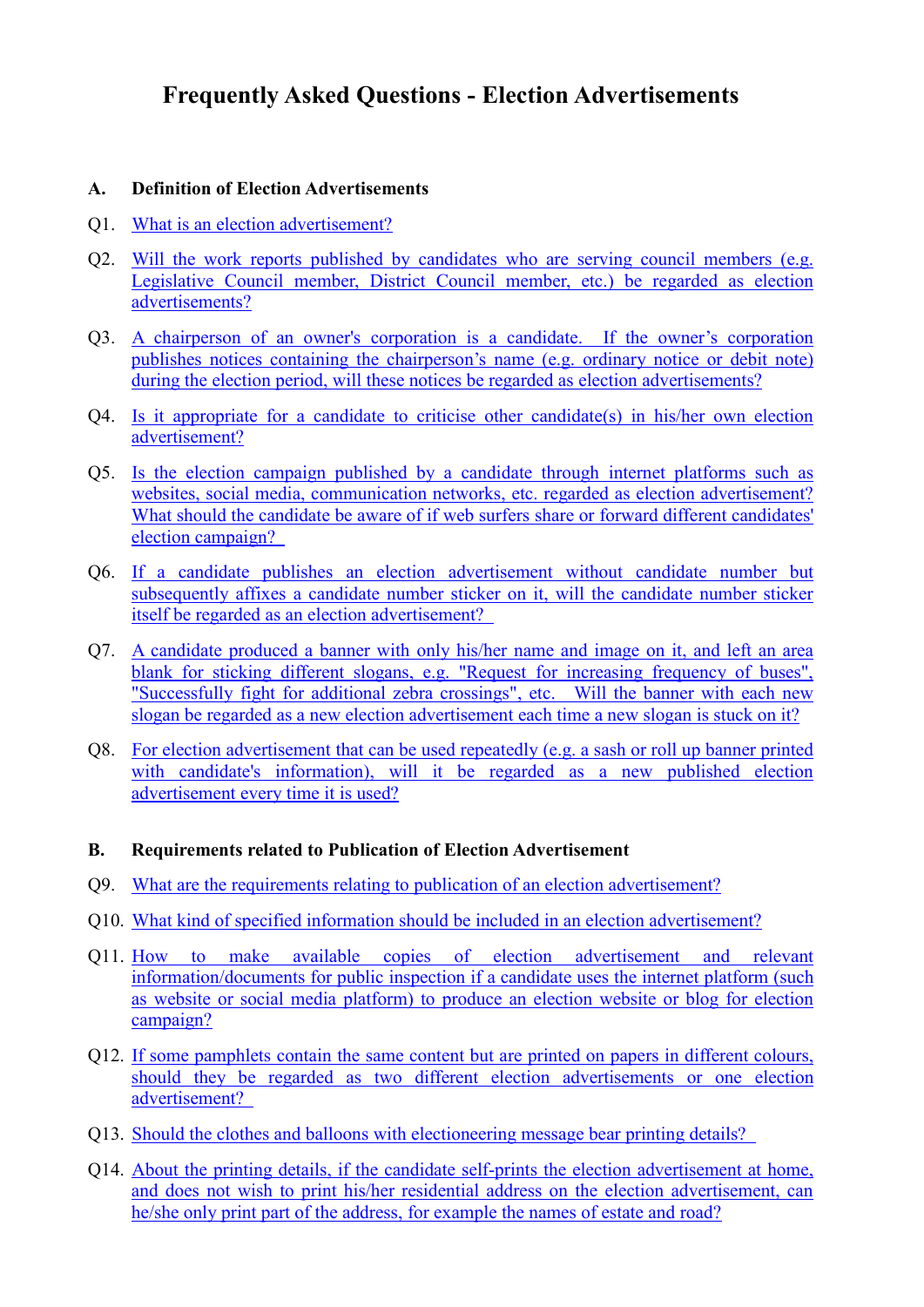- Q15. If a candidate discovers [an error in the printing details printed on the election](#page-7-2)  [advertisement \(e.g. printing quantity\), but the quantities](#page-7-2) set out in the submitted ["Information Sheet in relation to Election Advertisements" and related receipt are correct,](#page-7-2)  [what should the candidate do?](#page-7-2)
- Q16. What does ["Permission"](#page-7-3) refer to?
- Q17. [Should the distribution locations be stated clearly under the manner of publication?](#page-8-0)  [Should all the distribution locations be listed?](#page-8-0)
- Q18. [If the candidate discovers an error in the particulars \(e.g. quantity of advertisement, size,](#page-8-1)  etc.) stated in [the "Information Sheet in relation to Election Advertisements" deposited](#page-8-1)  with the Returning Officer, can he/she submit the "Notification of Corrected Information in [relation to Election Advertisements"?](#page-8-1)
- Q19. How can a [candidate rectify if he/she has inadvertently omitted the printing details?](#page-8-2)

# **C. Consent of Support**

- Q20. [What are the existing arrangements for obtaining written consent of](#page-8-3) support on the [internet?](#page-8-3)
- Q21. [Is it appropriate for a candidate to use another candidate's/person's image/name etc. to](#page-9-0)  make his/her promotional materials so as [to promote his/her election or prejudice the](#page-9-0)  [election of another candidate\(s\)?](#page-9-0)
- Q22. [A serving District Council \(DC\) or Legislative Council \(LegCo\) member uses his/her](#page-9-1)  capacity of "DC/LegCo [member" to support a candidate.](#page-9-1) Is the candidate required to obtain [written consent of support from the DC/LegCo?](#page-9-1) Is the serving DC/LegCo member required [to obtain approval from the DC/LegCo?](#page-9-1)
- Q23. [Is it necessary for a candidate to obtain prior](#page-10-0) written consent if he/she uses an old photograph [of him/her attending an event with other persons, such as](#page-10-0) pictures taken [together with government officials?](#page-10-0)

# **D. Others**

- Q24. [When will the Returning Officer allocate the designated spots](#page-10-1) to the candidates?
- Q25. [Can the election advertisement be displayed on public transport?](#page-10-2)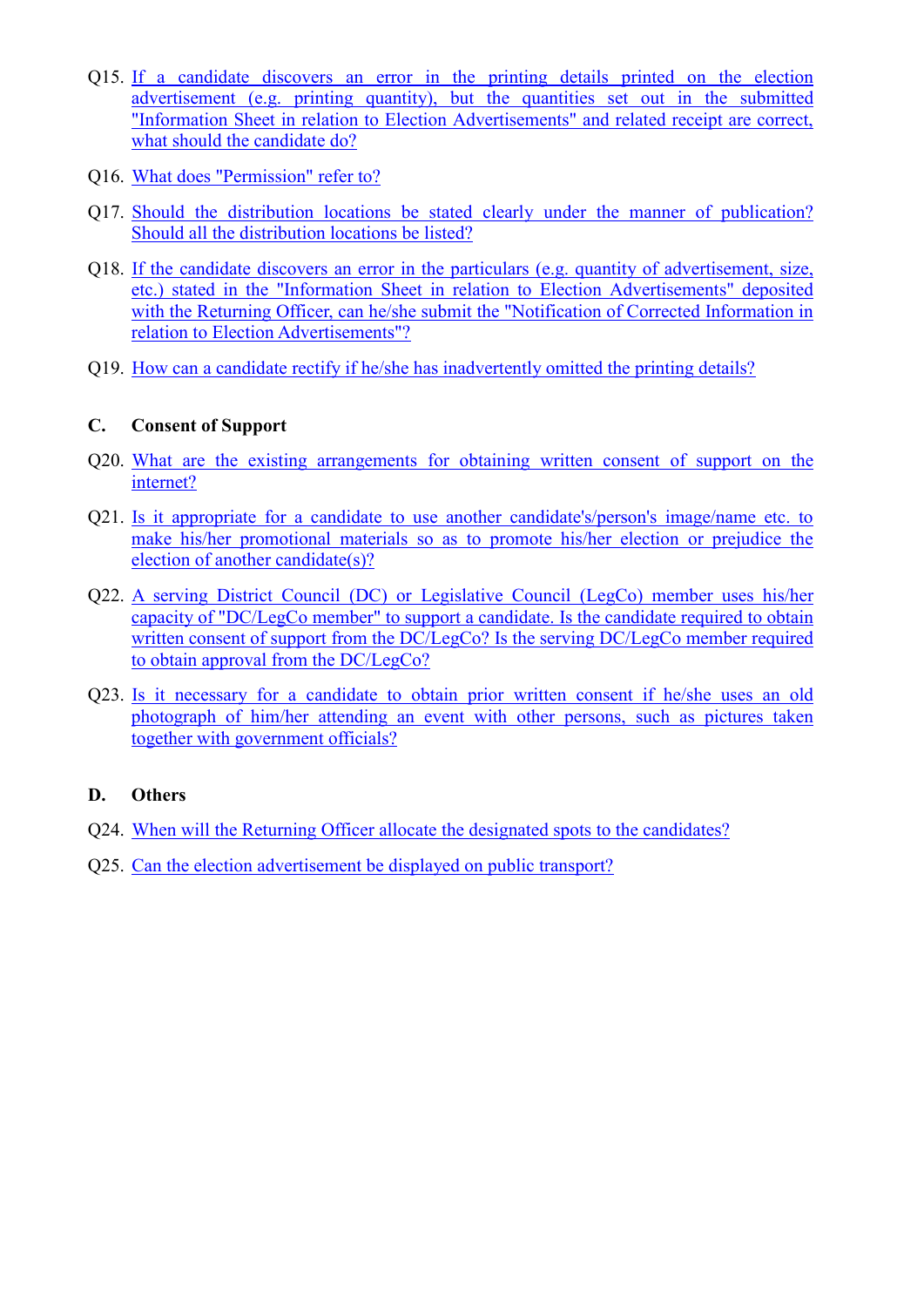## **A. Definition of Election Advertisements**

# <span id="page-2-0"></span>Q1. What is an election advertisement?

- A1. An election advertisement means:
	- (a) a publicly exhibited notice, leaflet, circular, bill, booklet, placard or poster; or
	- (b) a notice, leaflet, circular, bill, booklet, placard or poster delivered by hand or electronic transmission; or
	- (c) a public announcement made by radio or television or by video or cinematographic film; or
	- (d) any other form of publication,

published for the purpose of promoting or prejudicing the election of a candidate or candidates at the election.

"Publish" means print, display, exhibit, distribute, post up, publicly announce or make publicly known by any other means, and includes continue to publish.

## [Back to top](#page-0-0)

- <span id="page-2-1"></span>Q2. Will the work reports published by candidates who are serving council members (e.g. Legislative Council member, District Council member, etc.) be regarded as election advertisements?
- A2. Under section 107(4) of the Electoral Affairs Commission (Electoral Procedure) (Election Committee) Regulation (Cap. 541I), a document published by a candidate during an election period that gives details of the work done by the candidate in the capacity of a member of the Legislative Council, a member of a District Council, a member of the Heung Yee Kuk, a Rural Representative, etc. is also regarded as an election advertisement.

If the person publishes a document **before** he/she submits his/her nomination form or publicly declares his/her intention to stand as a candidate that gives details of his/her work done by him/her in such capacities without promoting or prejudicing the election of a candidate or candidates at the election, the document will not be regarded as an election advertisement. On such basis, the expenditure incurred in the publication of such a document would not be counted as election expenses.

- <span id="page-2-2"></span>Q3. A chairperson of an owner's corporation is a candidate. If the owner's corporation publishes notices containing the chairperson's name (e.g. ordinary notice or debit note) during the election period, will these notices be regarded as election advertisements?
- A3. An election advertisement means any publication published for the purpose of promoting or prejudicing the election of a candidate or candidates at the election. Any thing or material published by any organisation, including political organisation, professional or trade organisation, owners' corporation, mutual aid committee, tenants' association, owners' committee, etc. which advertises its political platform or services **with reference to candidate** (irrespective of whether or not the candidate concerned is its office-bearer or member) during or even before the election period by name or photograph or other information may be regarded as election advertisement put up by, or on behalf of, or on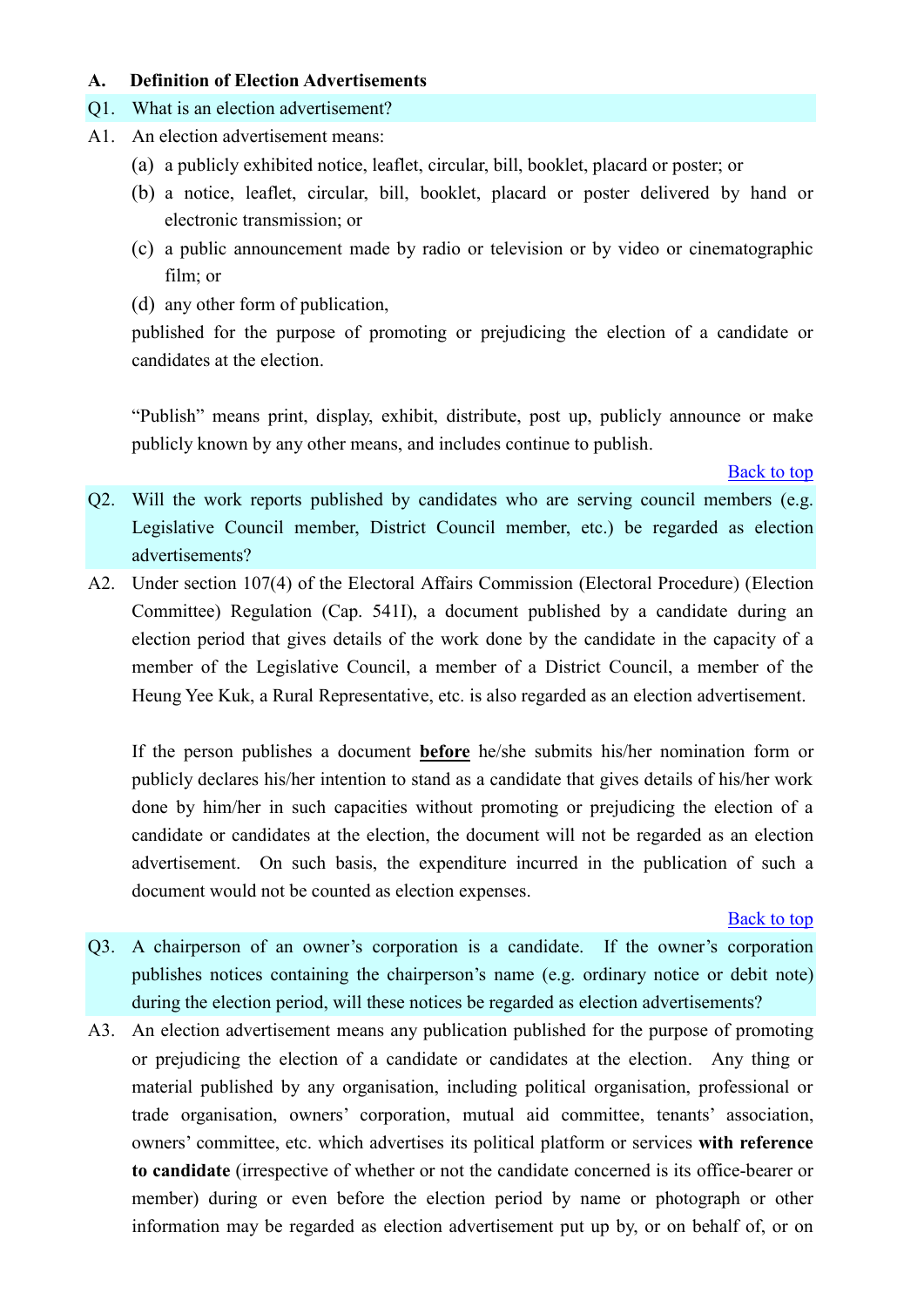account of, the candidate. The expenses of advertisement may be regarded as election expenses incurred by or on behalf of the candidate. It is therefore a prudent step for the relevant organisations to suspend such advertising activities. However, if the material published by the organisation concerned (as opposed to by the candidate himself/herself) advertises only a particular activity, which:

- (a) is organised from time to time either as part of the organisation's normal functions, and/or according to the local tradition;
- (b) is not related to the election; and
- (c) does not explicitly or implicitly promote or prejudice the election of any candidate in the election,

then the appearance in the published material of the name and/or photograph of a candidate who is involved in organising the activity will not be regarded as an election advertisement.

[Back to top](#page-0-0)

- <span id="page-3-0"></span>Q4. Is it appropriate for a candidate to criticise other candidate(s) in his/her own election advertisement?
- A4. An election advertisement means any publication published for the purpose of promoting or prejudicing the election of a candidate or candidates at the election. There are occasions that a candidate may publish election advertisement for the purpose of prejudicing the election of other candidate(s) at the election, for example criticising other candidate(s) in the election advertisement with a view to prejudicing other candidate's candidature at the election, the candidate publishing the election advertisement must include the expenditure incurred in his/her election expenses. A candidate must also beware not to publish any materially false or misleading statement of fact about himself/herself or other candidate(s) under the Elections (Corrupt and Illegal Conduct) Ordinance (Cap. 554) for the purpose of promoting the election of himself/herself or prejudicing the election of other candidate(s). Any such publication will amount to an illegal conduct.

Anyone can report to the law enforcement agencies (e.g. Independent Commission Against Corruption or Hong Kong Police Force) if he/she thinks any contents of an election advertisement involve false statement.

- <span id="page-3-1"></span>Q5. Is the election campaign published by a candidate through internet platforms such as websites, social media, communication networks, etc. regarded as election advertisement? What should the candidate be aware of if web surfers share or forward different candidates' election campaign?
- A5. In accordance with section 2 of the Elections (Corrupt and Illegal Conduct) Ordinance (Cap. 554), election advertisement means publication published for the purpose of promoting or prejudicing the election of a candidate or candidates at the election. On such basis, any election campaigns published through internet platforms such as websites, social media, communication networks, etc. by a candidate will be regarded as election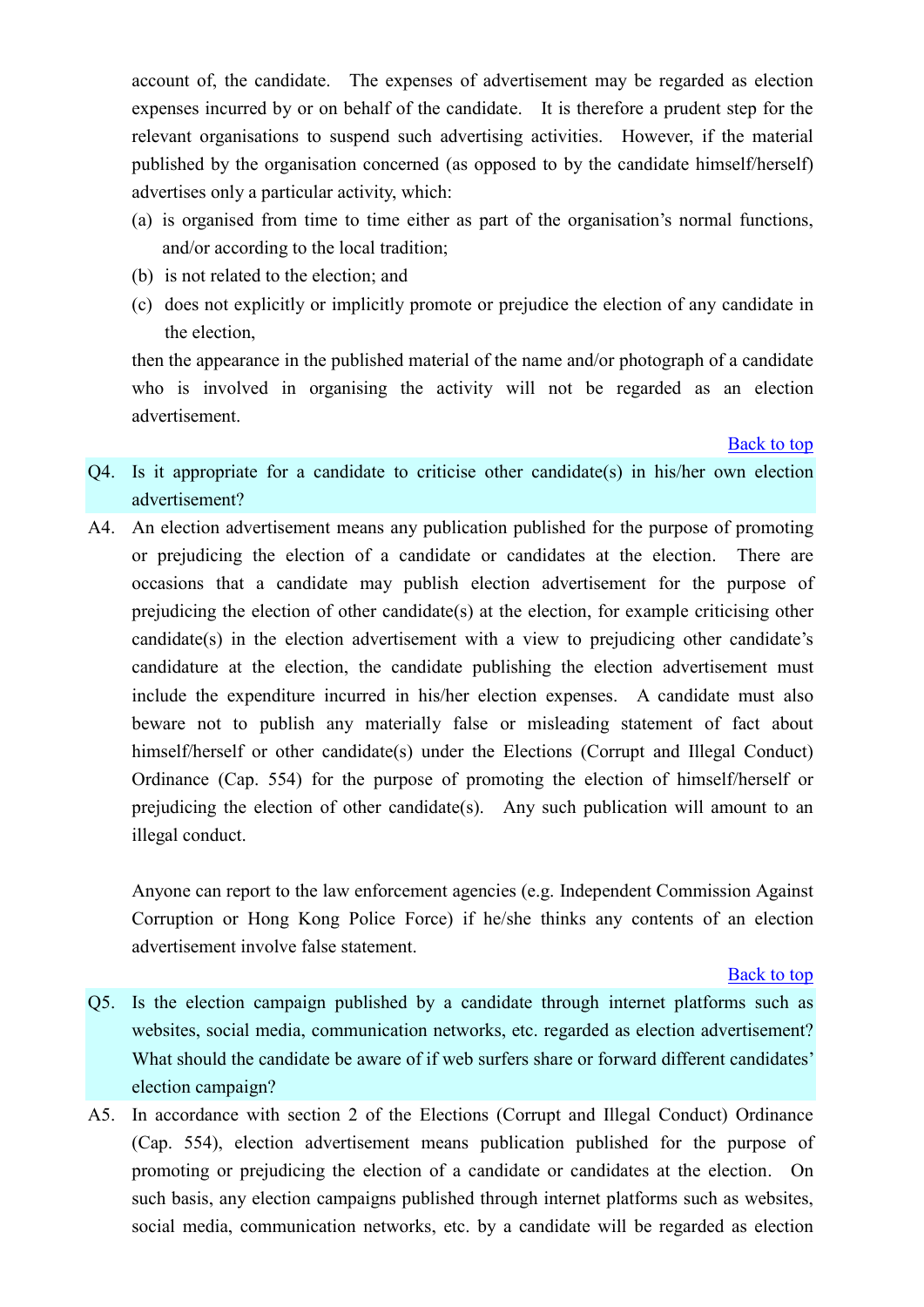advertisement.

If web surfers merely share or forward different candidates' election campaigns through internet platforms for expression of views and do not intend to promote or prejudice the elections of any candidates, such sharing or forwarding will not normally be construed as publishing election advertisement. However, if the web surfers are instructed by the candidate or his/her election helpers to share or forward the election campaigns through internet platforms with the intention to promote or prejudice the election of a candidate or candidates at the election, such act will be regarded as publication of the candidate's election advertisement and any costs incurred will have to be included in the election expenses of the candidate.

[Back to top](#page-0-0)

- <span id="page-4-0"></span>Q6. If a candidate publishes an election advertisement without candidate number but subsequently affixes a candidate number sticker on it, will the candidate number sticker itself be regarded as an election advertisement?
- A6. Sticker containing only the candidate number is not an election advertisement in itself. However, if the candidate adds the candidate number sticker on the election advertisement which has already been published, the candidate should submit the "Notification of [Corrected Information in relation to Election Advertisements](http://www.reo.gov.hk/pdf/2016ecse/REO_C_11(2016_ECSSE)(SF).pdf)" together with copies of the election advertisement with the number sticker on it. It should be noted that if other amendment is made to the content of the election advertisement, it will be regarded as publication of a new election advertisement. Candidate must comply with the requirements to submit copies of the election advertisement and required information/documents within 1 working day after publication (i.e. after the amendment).

[Back to top](#page-0-0)

- <span id="page-4-1"></span>Q7. The candidate produced a banner with only his/her name and image on it, and left an area blank for sticking different slogans, e.g. "Request for increasing frequency of buses", "Successfully fight for additional zebra crossings", etc. Will the banner be regarded as a new election advertisement each time a new slogan is stuck on it?
- A7. As the contents on the banner are different, the banner should be regarded as a new election advertisement each time a new slogan is stuck on it. Candidate must submit copies of the election advertisement and required information/documents in accordance with the regulations on the publication of election advertisement.

- <span id="page-4-2"></span>Q8. For election advertisement that can be used repeatedly (e.g. a sash or roll up banner printed with candidate's information), will it be regarded as a new published election advertisement every time it is used?
- A8. "Publish" means print, display, exhibit, distribute, post up, publicly announce or make publicly known by any other means, and includes continue to publish. For election advertisement that can be used repeatedly (e.g. a sash or roll up banner printed with candidate's information), when a candidate uses it for electioneering activities at an election for the first time, the candidate will be regarded as publishing the election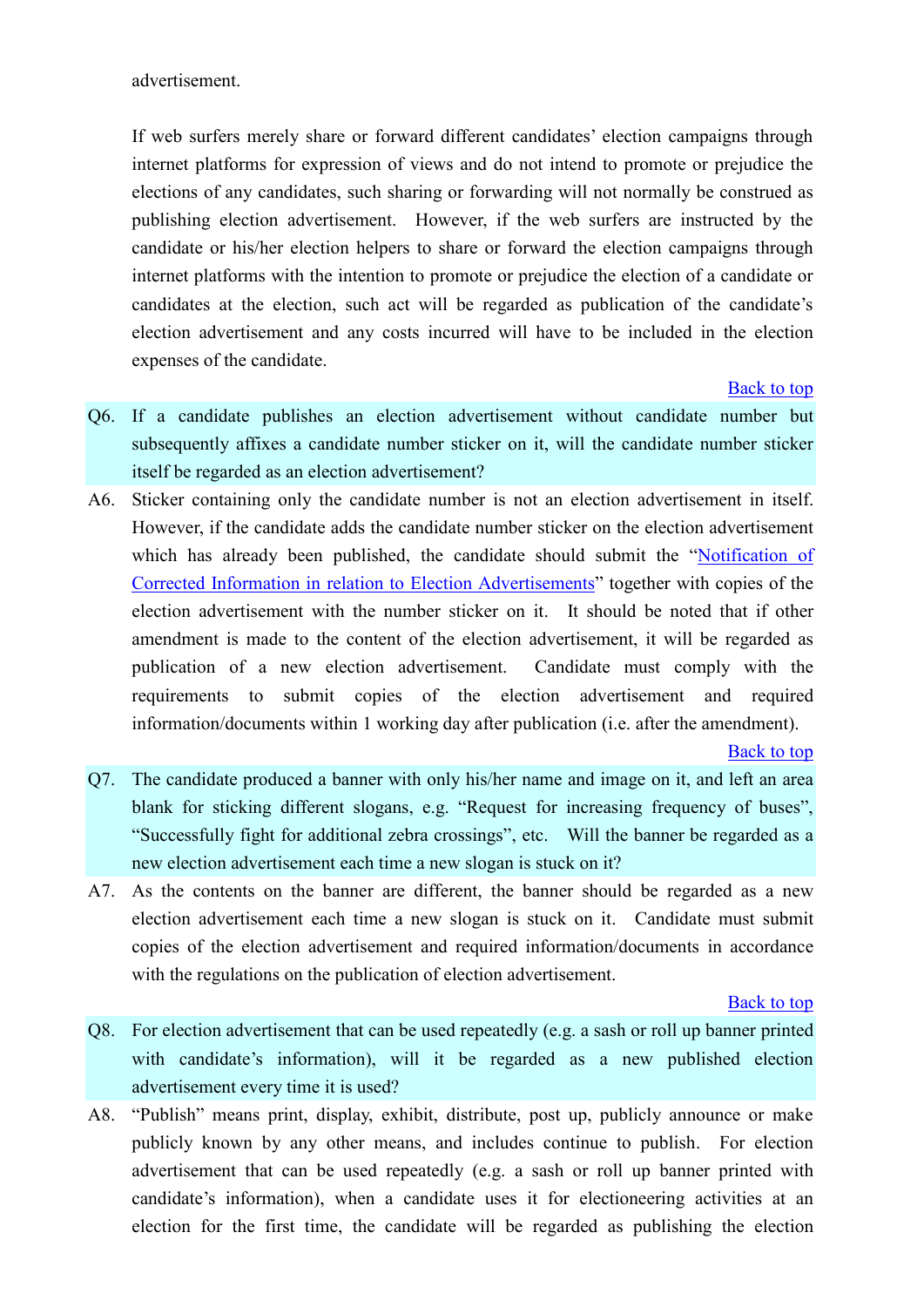advertisement and must submit copies of the election advertisement and required information/documents in accordance with the regulations. Using the same election advertisement afterwards will be regarded as continuing to publish, and there is no need to submit copies of the election advertisement and required information/documents again.

[Back to top](#page-0-0)

## **B. Requirements related to Publication of Election Advertisement**

## <span id="page-5-0"></span>Q9. What are the requirements relating to publication of election advertisement?

- A9. Candidate who wishes to display his/her election advertisement on government or private land/property must obtain **prior written permission or authorisation** as required. Furthermore, candidate must make available a copy of each of his/her election advertisements and the relevant information/documents in relation to the election advertisement including publication information, permission\* or consent of support for public inspection within one working day after publication of the election advertisement by the following means (for details please refer to Part VI of Chapter 8 of the Guidelines on [Election-related Activities in respect of the Election](http://www.eac.gov.hk/pdf/ecse/en/2016ecse/guidelines/2016ecse_Chapter_8.pdf) Committee Subsector Elections) -
	- (a) posting an electronic copy each of all his/her election advertisements and the relevant information/documents onto an open platform maintained by the Chief Electoral Officer ("CEO") or a person authorised by the CEO ("Central Platform");
	- (b) posting an electronic copy each of all his/her election advertisements and the relevant information/documents onto an open platform maintained by the candidate or a person authorised by the candidate ("Candidate's Platform") and provide the electronic address of the platform to the CEO at least three working days before publication of the first election advertisement;
	- (c) if it is technically impracticable to comply with (a) or (b) above for election advertisement published through an open platform on the internet (such as when messages are sent through social networking or communication websites on the Internet like Twitter, Facebook, blogs, etc. and the exchanges are of an interactive and spontaneous nature), posting a hyperlink of such open platform and the information/documents relevant to the election advertisement onto the Candidate's Platform or the Central Platform;
	- (d) providing two hard copies each of the election advertisement (or two identical full colour photographs/printouts/photocopies of each election advertisement which cannot be practically or conveniently produced in specie) and one hardcopy each of the relevant information/documents to the Returning Officer ("RO"); or
	- (e) providing two identical copies of a CD-ROM or DVD-ROM each containing the election advertisement and one hardcopy each of the relevant information/documents to the RO.
	- As to the meaning of "permission", see  $Q16$ .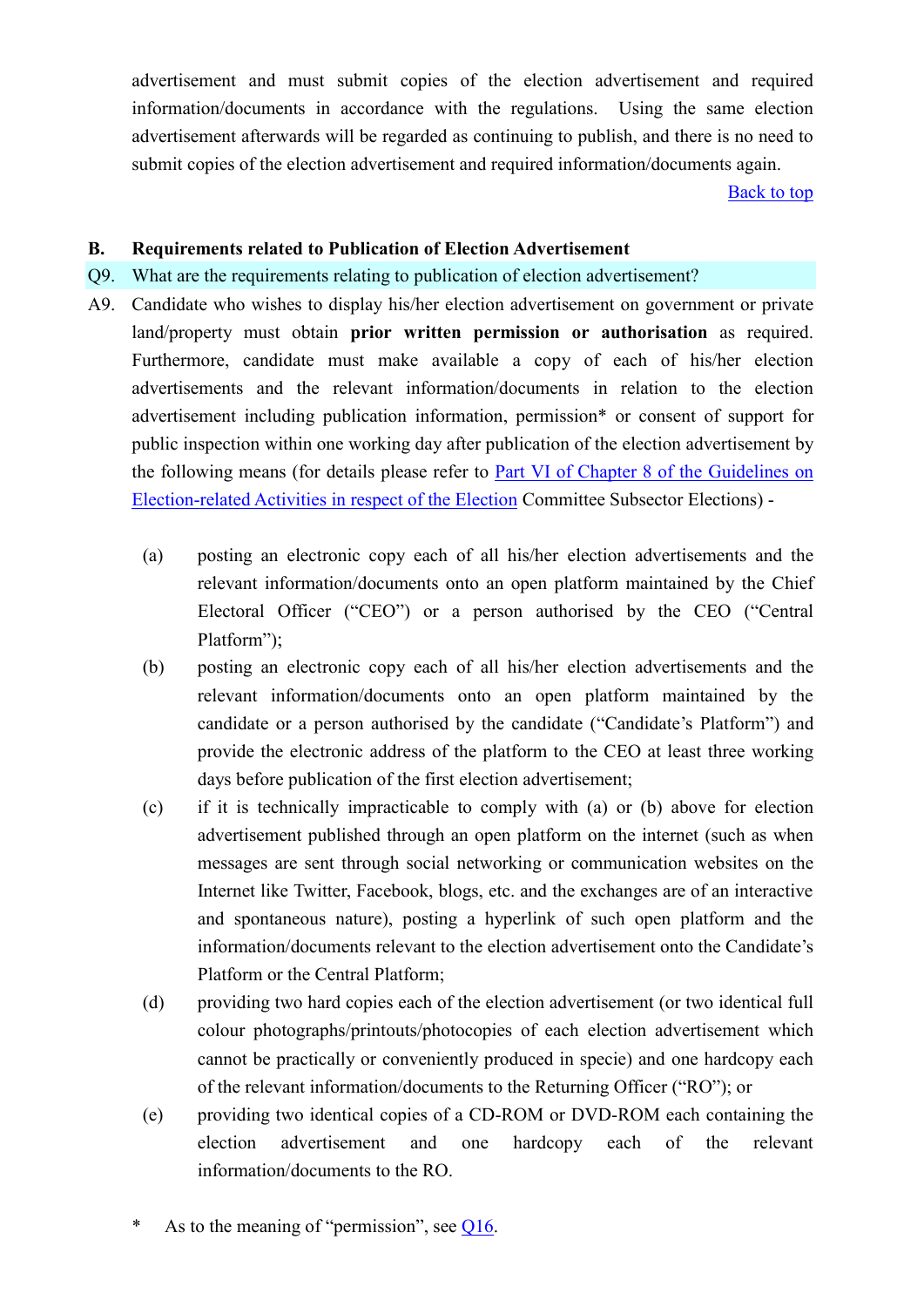## <span id="page-6-0"></span>Q10. What kind of specified information should be included in an election advertisement?

A10. Election advertisement displayed at the designated spots allocated by the Returning Officer must state clearly the name of the subsector for which the candidate concerned is standing. In addition, all printed election advertisements, with the exception of those printed in a registered local newspaper, should contain the printing details, i.e. the Chinese or English name and address of the printer, the date of printing and the number of copies printed. Where an election advertisement is placed in the print media and takes the form of a news report or any other form which does not clearly show that it is an election advertisement, the word "**Election Advertisement**" or "選舉廣告" must be stated in the advertisement, to avoid misunderstanding by the readers that it is not an election advertisement.

## [Back to top](#page-0-0)

- <span id="page-6-1"></span>Q11. How to make available copies of election advertisement and relevant information/documents for public inspection if a candidate uses the internet platform (such as website or social media platform) to produce an election website or blog for election campaign?
- A11. If a candidate uses the internet platform (such as website or social media platform) to produce an election website or blog for election campaign, each message published for the purpose of promoting the candidate's election or prejudicing other candidate's/candidates' election (including text, photographs and video, etc.) will be regarded as publishing a new election advertisement, and the candidate must comply with the requirements for publication of election advertisement. The candidate can upload the hyperlink to the specific election advertisement published (but not the hyperlink to the entire election website or blog), and the information/documents relevant to the election advertisement, onto the Candidate's Platform or Central Platform within one working day after publication of the election advertisement. The purpose of uploading the hyperlink to the specific election advertisement is to facilitate public inspection and checking by the Registration and Electoral Office and the Returning Officer. If it is technically impracticable to do so, candidate can upload the hyperlink of the election website or blog. Candidate should check the uploaded hyperlinks regularly to ensure the election advertisements published via the election website or blog can be accessed by the public during the public inspection period.

- <span id="page-6-2"></span>Q12. If some pamphlets contain the same content but are printed on papers in different colours, should they be regarded as two different election advertisements or one election advertisement?
- A12. Section 108 of the Electoral Affairs Commission (Electoral Procedure) (Election Committee) Regulation (Cap. 541I) sets out the related regulation on the publication of election advertisement. According to the regulation, candidate must make available a copy of each of his/her election advertisement, and the relevant information/documents in relation to the election advertisement for public inspection within one working day after publication of the election advertisement. For the sake of clarity, candidate should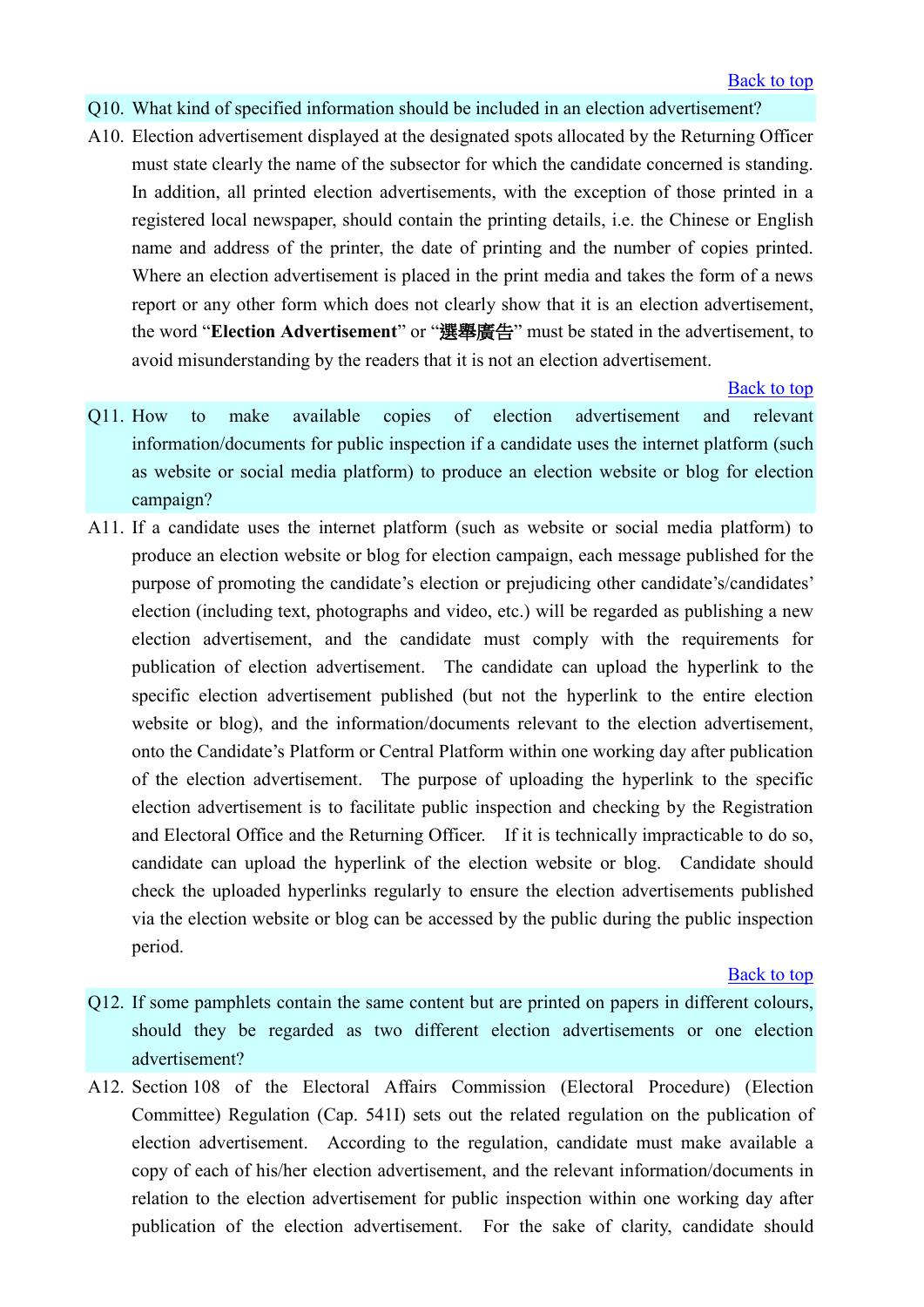provide copies of each election advertisement in different colours/format for public inspection.

## [Back to top](#page-0-0)

## <span id="page-7-0"></span>Q13. Should the clothes and balloons with electioneering message bear printing details?

A13. All **printed election advertisement**, with the exception of those printed in a registered local newspaper, should bear printing details, i.e. the Chinese or English name and address of the printer, the date of printing and the number of copies printed. The requirement applies to all printing materials produced or reproduced by any method (e.g. printing machines, duplicators or photocopiers), such as poster, pamphlet, handbill, banner, pennant, placard etc. The requirement is not applicable to other election advertisements which are not printed materials (e.g. clothes or balloons with electioneering message). Candidate only needs to provide copies of election advertisement and publication information/documents in accordance with requirements relating to publication of election advertisement.

## [Back to top](#page-0-0)

- <span id="page-7-1"></span>Q14. About the printing details, if the candidate self-prints the election advertisement at home, and does not wish to print his/her residential address on the election advertisement, can he/she only print part of the address, for example the names of estate and road?
- A14. All **printed election advertisements**, with the exception of those printed in a registered local newspaper, should contain the printing details, i.e. the Chinese or English name and address of the printer, the date of printing and the number of copies printed. It applies to all printing goods produced or reproduced by any method (e.g. printing machine, duplicator or photocopier). Candidate cannot print only part of the address.

#### [Back to top](#page-0-0)

- <span id="page-7-2"></span>Q15. If a candidate discovers an error in the printing details printed on the election advertisement (e.g. printing quantity), but the quantities set out in the submitted "Information Sheet in relation to Election Advertisements" and related receipt are correct, what should the candidate do?
- A15. The candidate must immediately stop publishing the election advertisement containing the incorrect information, and withdraw any election advertisement concerned which has been published, such as the publicity posters posted at the designated spots or private land/property. The candidate must also explain in details the incorrect information in the election advertisement concerned and the follow-up action in writing, and deposit such written explanation with the relevant Returning Officer for record and for public inspection.

## [Back to top](#page-0-0)

# <span id="page-7-3"></span>Q16. What does "Permission" refer to?

A16. "Permission" means the written permission of the owner or the occupier of any private land or the authority of any government land given pursuant to section 104A(1) of the Public Health and Municipal Services Ordinance (Cap. 132) for a candidate to display or affix a bill or poster on such land. A candidate must make available a copy of each of his/her election advertisements, and the relevant information/documents for public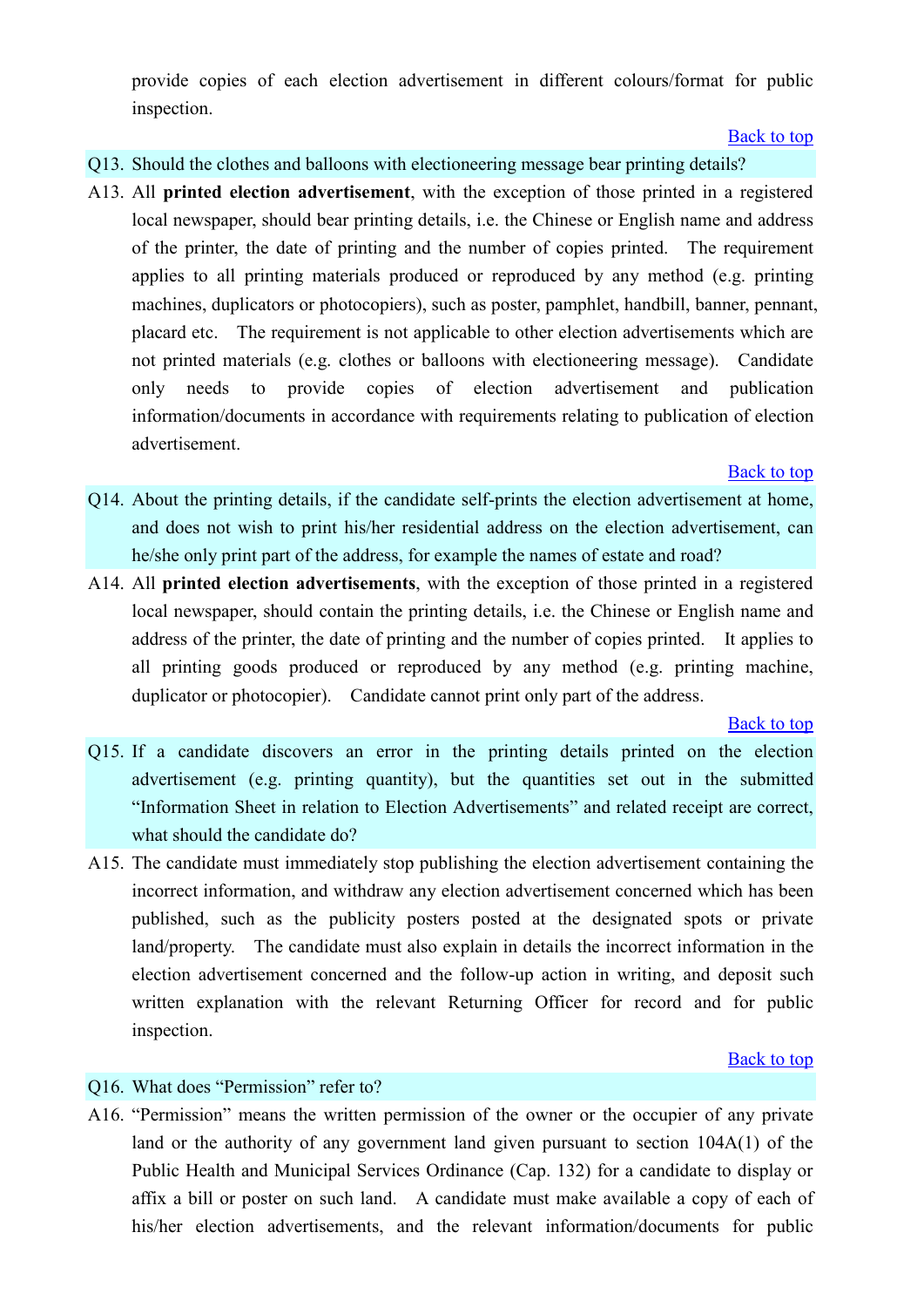inspection within one working day after publication of the election advertisement according to the means specified by the Electoral Affairs Commission. For display of election advertisement at the designated spots allocated by the Returning Officer to the candidate, once the candidate has obtained the written permission provided by the Returning Officer, he/she does not need to provide a copy of that written permission again for public inspection.

[Back to top](#page-0-0)

- <span id="page-8-0"></span>Q17. Should the distribution locations be stated clearly under the manner of publication? Should all the distribution locations be listed?
- A17. There is no need to list all the distribution locations under the manner of publication.

[Back to top](#page-0-0)

- <span id="page-8-1"></span>Q18. If the candidate discovers an error in the particulars (e.g. quantity of advertisement, size, etc.) stated in the "Information Sheet in relation to Election Advertisements" deposited with the Returning Officer, can he/she submit the "Notification of Corrected Information in relation to Election Advertisements"?
- A18. According to the Guidelines on Election-related Activities in respect of the Election Committee Subsector Elections, all corrective information must be deposited with the relevant Returning Officer in a specified form "[Notification of Corrected Information in](http://www.reo.gov.hk/pdf/2016ecse/REO_C_11(2016_ECSSE)(SF).pdf)  [relation to Election Advertisements](http://www.reo.gov.hk/pdf/2016ecse/REO_C_11(2016_ECSSE)(SF).pdf)" within two working days after the polling day, the latest.

[Back to top](#page-0-0)

- <span id="page-8-2"></span>Q19. How can a candidate rectify if he/she has inadvertently omitted the printing details?
- A19. A candidate who has inadvertently omitted the printing details from his/her printed election advertisement can make a statutory declaration giving the omitted details, and deposit such declaration with the relevant Returning Officer not later than seven days after the publication of the election advertisement concerned.

## [Back to top](#page-0-0)

## **C. Consent of Support**

- <span id="page-8-3"></span>Q20. What are the existing arrangements for obtaining written consent of support on the internet?
- A20. In accordance with section 27 of the Elections (Corrupt and Illegal Conduct) Ordinance (Cap. 554), if a candidate includes the name, logo or pictorial representation of a person or an organisation into his/her election advertisement, and the publication is in such a way as to imply or to be likely to cause electors to believe that the candidate has the support of the person or organisation concerned, the candidate should obtain the prior written consent. If the prior written consent has not been obtained, it is still an offence even if the candidate's election advertisement contains a statement to the effect that it does not imply support from the person or organisation concerned. But if the candidate has neither requested or directed nor authorised any person to request or direct the inclusion of the aforesaid name, logo or pictorial representation in his/her election advertisement, then no prior written consent will be required.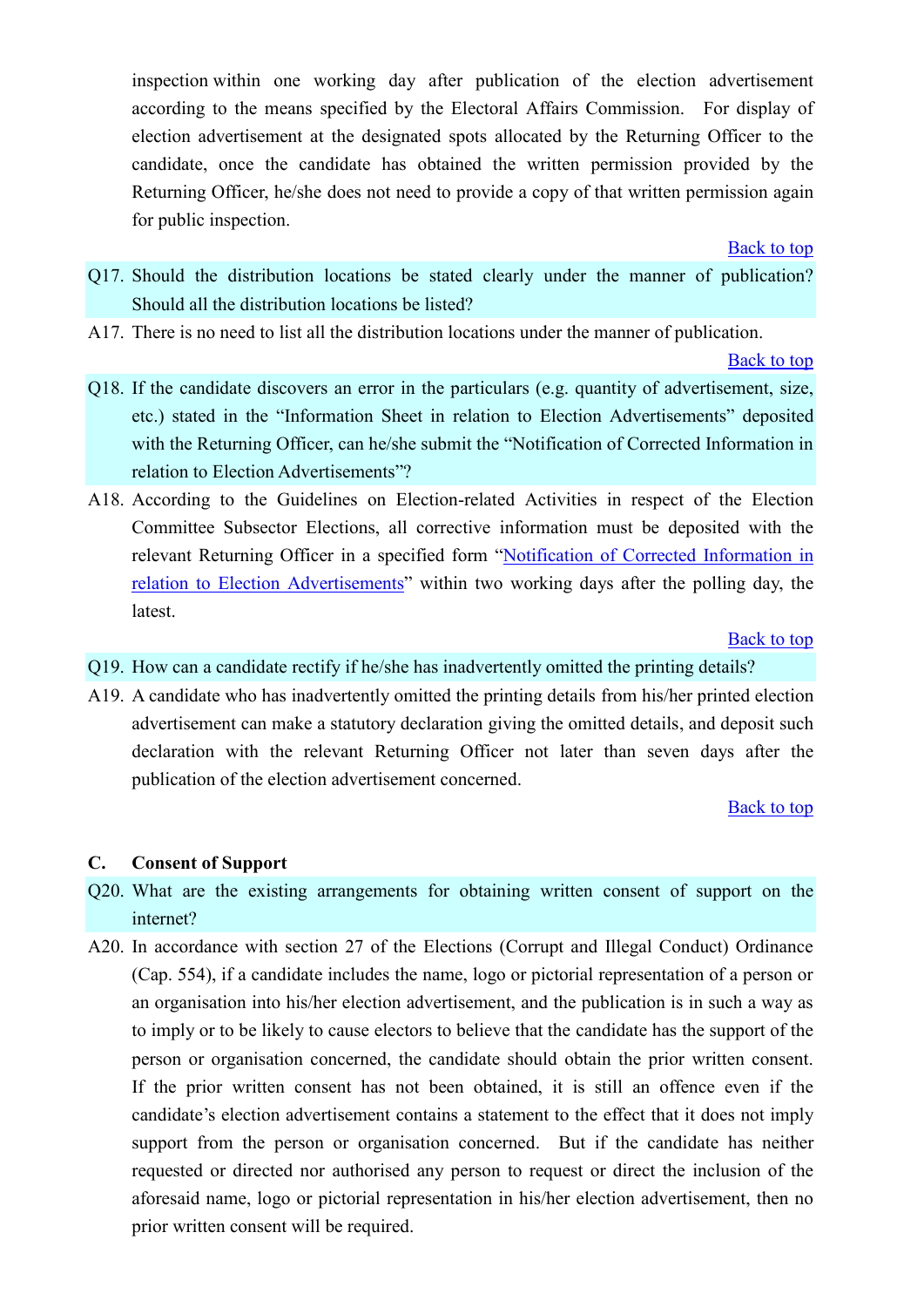On social media and communication websites on the internet, it is not uncommon that people indicate support for a candidate in relation to his/her policies or activities by inserting a "Like" sign or posting supportive comments on the candidate's webpage. If web surfers show support for the candidate out of their own volition by giving responses or indicating "Like" to the election advertisement published by the candidate through the said platform, the candidate is not required to seek the supporters' prior written consent. However, the candidate must not modify the name, logo or pictorial representation of, or any content given by the above web surfers, unless prior written consent on the modification has been obtained from them. Otherwise, the candidate will contravene the law.

#### [Back to top](#page-0-0)

- <span id="page-9-0"></span>Q21. Is it appropriate for a candidate to use another candidate's/person's image/name etc. to make his/her promotional materials so as to promote his/her election or prejudice the election of another candidate(s)?
- A21. According to the law, candidate must obtain **prior written consent** from a person or an organisation **before** using the name or logo of that person or organisation, or a pictorial representation of that person in any of his/her election advertisement **as an indication of having the support from that person or organisation**.

- <span id="page-9-1"></span>Q22. A serving District Council (DC) or Legislative Council (LegCo) member uses his/her capacity of "DC/LegCo member" to support a candidate. Is the candidate required to obtain written consent of support from the DC/LegCo? Is the serving DC/LegCo member required to obtain approval from the DC/LegCo?
- A22. Whether the mention of office title and the name of organisation concerned of an individual supporter in the election advertisement will be considered as an indication that the candidate has the support of the organisation concerned will depend on the circumstances of each case. The question to be considered is whether any reasonable person who has seen the election advertisement (including reading the context as a whole) would have the perception that the organisation concerned supports the candidate. In any case, candidate should be careful not to give the impression that he/she has gained the support of the whole organisation. In addition, in accordance with the Guidelines on Election-related Activities in respect of the Election Committee Subsector Elections issued by the Electoral Affairs Commission, candidate should ensure that the supporter has obtained the prior written approval of the organisation, in accordance with the organisation's internal rules and procedures or any established convention (e.g. approved by the governing body of the organisation or by a resolution of that organisation passed at a general meeting), for using the name of the organisation together with his/her office title(s) by the candidate. If in doubt, the supporter of the candidate should consult the organisation which he/she belongs to on the internal rules and regulations on the use of his/her office title and the name of the organisation.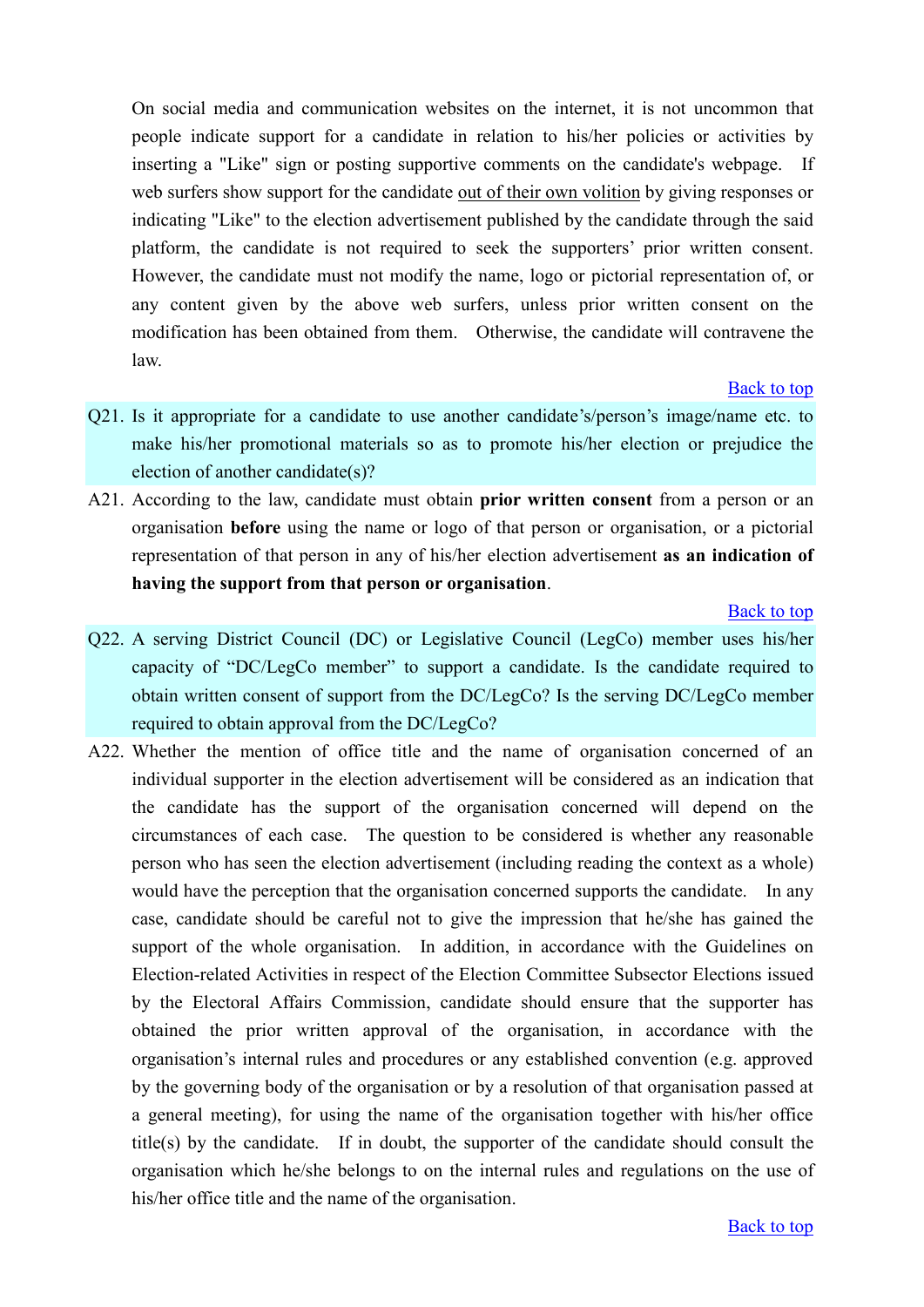- <span id="page-10-0"></span>Q23. Is it necessary for a candidate to obtain prior written consent if he/she uses an old photograph of him/her attending an event with other persons, such as pictures taken together with government officials?
- A23. The question to be considered is whether any reasonable person who has seen the election advertisement (including reading the context as a whole) would have the perception that the person concerned supports the candidate. To avoid misunderstanding, for instance, if an election advertisement carries a photograph of the candidate attending an activity with other attendees, a caption specifying the particular nature of the event could be added underneath the photograph in such a way that will not imply, or likely to cause electors to believe, that the candidate has the support of those persons appearing in the photograph. If in the circumstances the photograph is likely to cause electors to believe that the candidate has the support of those persons appearing in the photograph, prior written consent of support should be obtained by the candidate.

On the other hand, regardless of whether the candidate must obtain the consent of support from the person in the photo in accordance with section 27 of the Elections (Corrupt and Illegal Conduct) Ordinance (Cap. 554), candidate must be aware of whether the publication of election advertisement containing the photograph has complied with the requirements of the Personal Data (Privacy) Ordinance. As advised by the Office of the Privacy Commissioner for Personal Data, an image of an identified person will constitute his/her personal data and its use for a purpose other than the original purpose of collection or a directly related purpose, without the consent of the person concerned, will be an infringement of his/her personal data. Therefore, candidate when using the aforesaid image should also observe the relevant data protection principles. For details, please refer to Appendix K to [the Guidelines on Election-related Activities in respect of the Election](http://www.eac.gov.hk/pdf/ecse/en/2016ecse/guidelines/2016ecse_Appendix_k.pdf) Committee Subsector Elections.

## [Back to top](#page-0-0)

## **D. Others**

- <span id="page-10-1"></span>Q24. When will the Returning Officer allocate the designated spots to the candidates?
- A24. After the end of the nomination period and when the numbers of candidates contesting in the subsector have been ascertained, the Returning Officer for the subsector will allocate the designated spots to candidates contesting in the subsector either in accordance with the mutual consent of the candidates or by the drawing of lots on the date when the Candidates' Briefing is held.

#### [Back to top](#page-0-0)

#### <span id="page-10-2"></span>Q25. Can the election advertisement be displayed on public transport?

- A25. For the display of election advertisement ("EA") on public light buses and taxis, their owners/operators shall obtain prior written approval from the Transport Department ("TD") and ensure that the display of EA is in compliance with the conditions as stipulated by the TD in an approval letter, in particular the following conditions:
	- (a) (i) for taxi, no EA may be displayed on all windows;